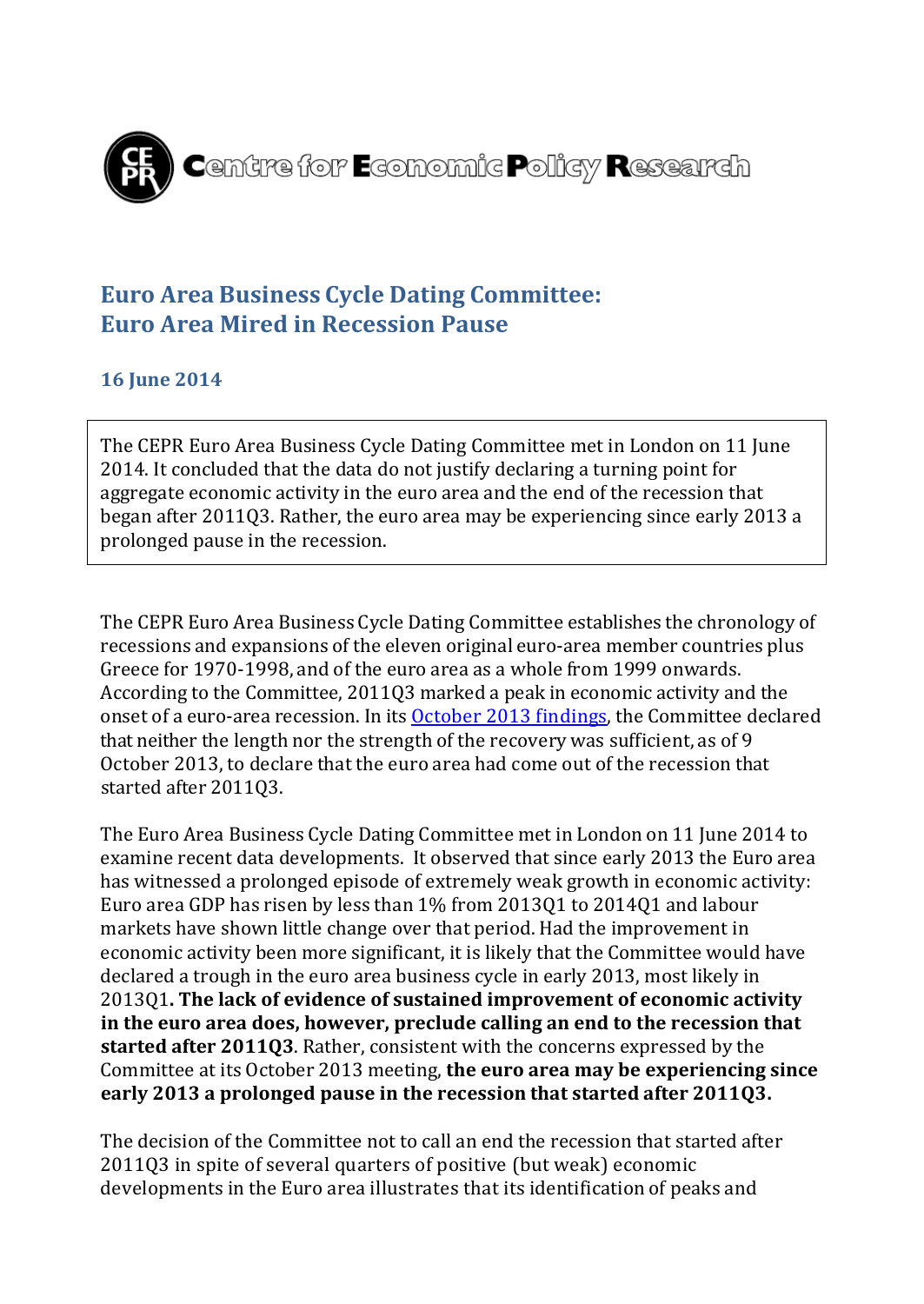troughs does not follow a mechanical two-quarter rule for GDP (see FAQ).The Committee indeed assesses both the length and the strength of improvements in economic activity to document the sustained growth that it requires to call the end of a recession. The decision of the Committee does not reflect a negative forecast by the Committee of future growth prospects for the euro area, since the Committee does not forecast (see FAQ).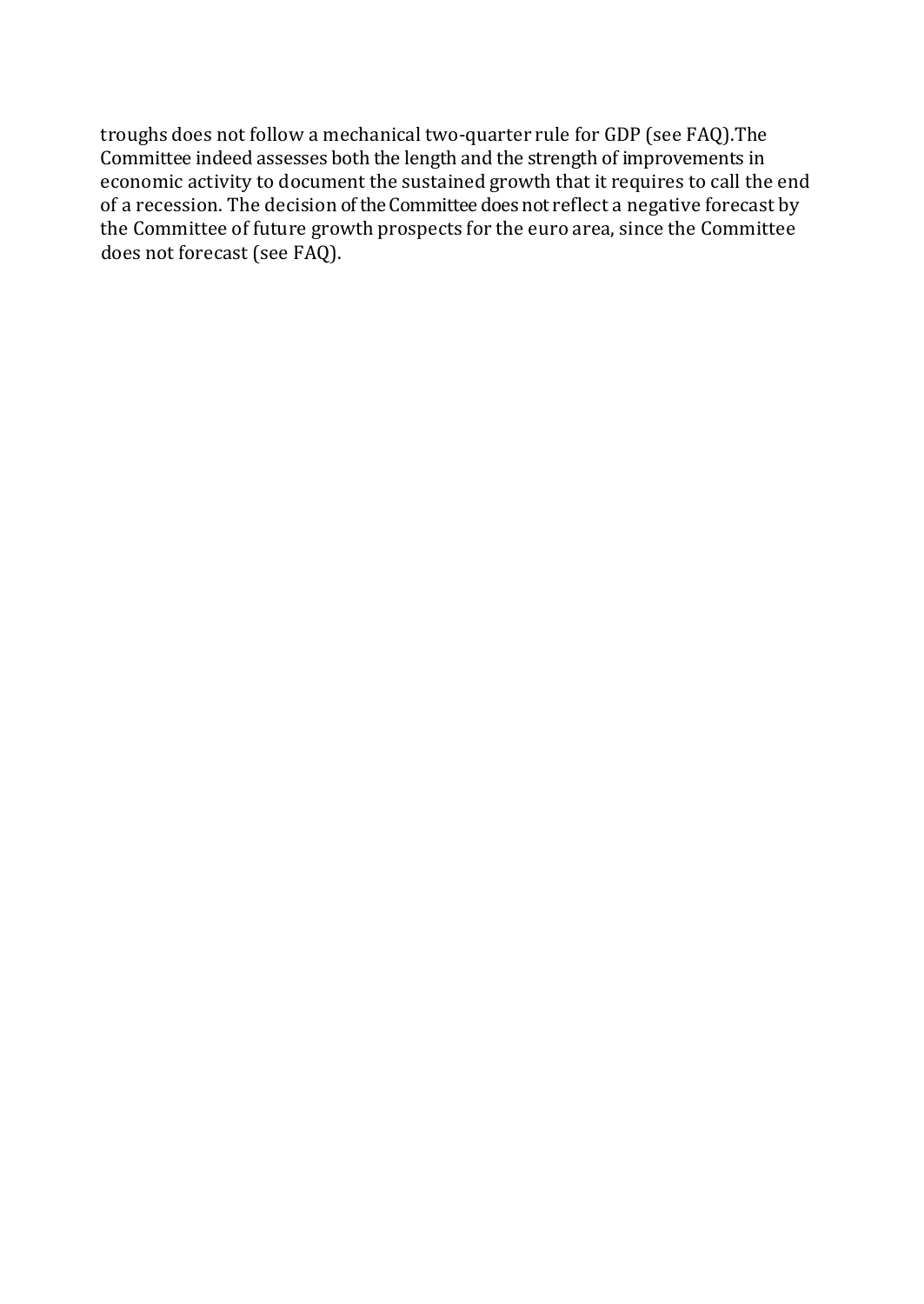# **Chronology of euro-area business cycles**

| <b>Table 1. Peaks and Troughs</b> |  |                               |                       |
|-----------------------------------|--|-------------------------------|-----------------------|
| Date                              |  | Peak/Trough Announcement Date | <b>Findings</b>       |
| 2011Q3 Peak                       |  | 15 November 2012              | <b>Available here</b> |
| 2009Q2 Trough                     |  | 4 October 2010                | <b>Available here</b> |
| 2008Q1 Peak                       |  | 31 March 2009                 | <b>Available here</b> |
| 1993Q3 Trough                     |  | 22 September 2003             | <b>Available here</b> |
| 1992Q1 Peak                       |  | 22 September 2003             | <b>Available here</b> |
| 1982Q3 Trough                     |  | 22 September 2003             | <b>Available here</b> |
| 1980Q1 Peak                       |  | 22 September 2003             | <b>Available here</b> |
| 1975Q1 Trough                     |  | 22 September 2003             | <b>Available here</b> |
| 1974Q3 Peak                       |  | 22 September 2003             | <b>Available here</b> |

The Committee has identified nine peak and trough quarters since 1970:



CEPR recession shading for quarters follows the trough method used by FRED to compute NBER recession indicators for the United States. It shows a recession from the period following the peak through the trough (i.e. the peak is not included in the recession shading, but the trough is). Se[e http://research.stlouisfed.org/fred2/series/USREC/downloaddata?cid=32262.](http://research.stlouisfed.org/fred2/series/USREC/downloaddata?cid=32262)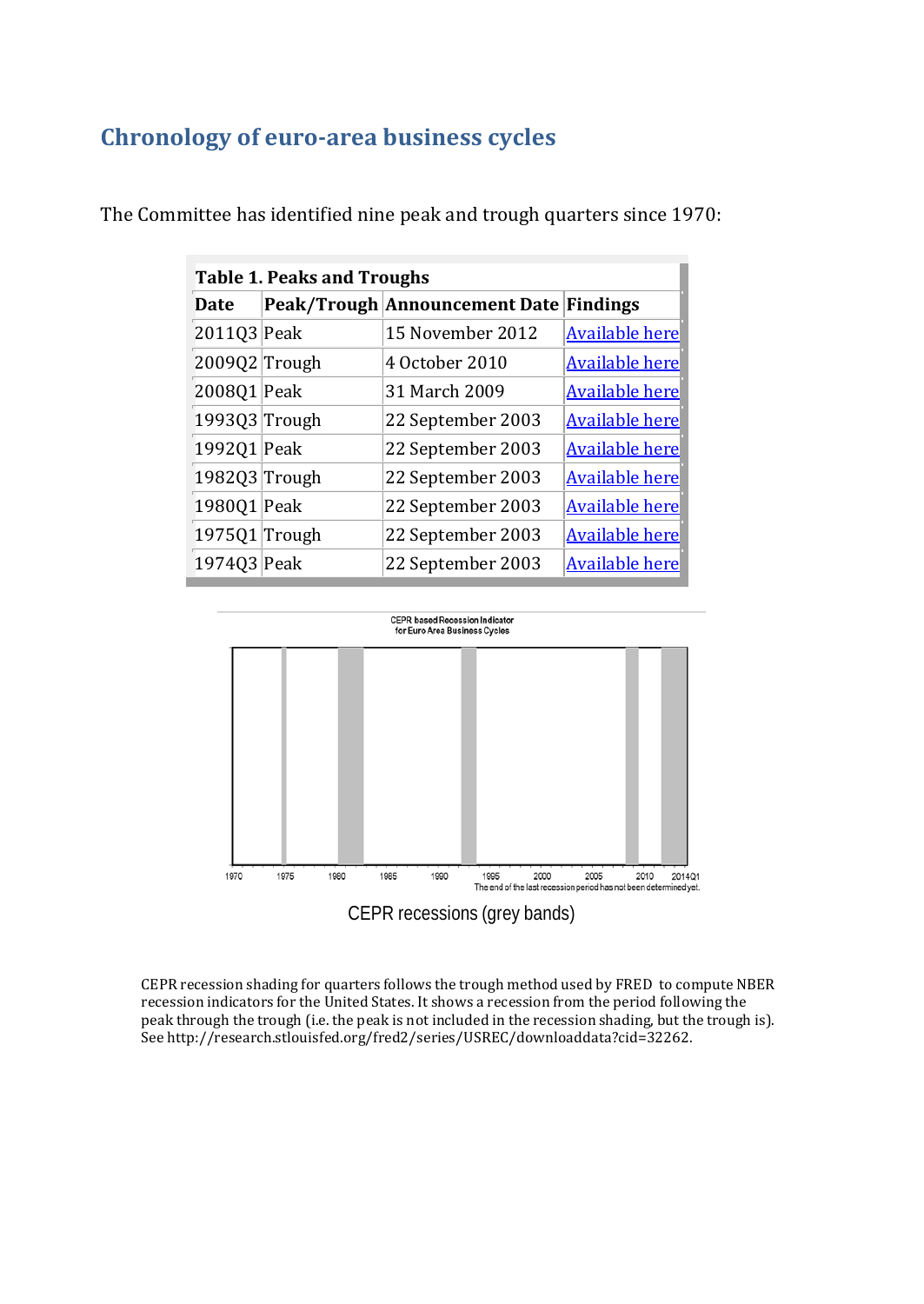### **Committee members**

Philippe Weil, (Chair, 2012- ), 2003- , ULB and CEPR Domenico Giannone, 2012- , ULB and CEPR Refet Gürkaynak, 2012- , Bilkent University and CEPR Monika Merz, 2012- , University of Vienna and CEPR Richard Portes, 2003- , LBS and CEPR (*ex officio*) Lucrezia Reichlin (Chair, 2003-2005), 2003- , LBS and CEPR Albrecht Ritschl, 2012- , LSE and CEPR Barbara Rossi, 2012- , ICREA-UPF, BGSE, CREI and CEPR Karl Whelan, 2012- , UCD and CEPR

Rapporteur: Paul Hubert, 2012- , OFCE, Sciences Po

Former committee members:

Michael Artis, 2003-2009 Fabio Canova, 2003-2012 Jordi Gali, 2003-2012 Francesco Giavazzi, 2003-2012 Harald Uhlig (Chair, 2005-2012), 2003-2012 Volker Wieland, 2008-2012

For more information, see the FAQs below and also see <http://www.cepr.org/content/euro-area-business-cycle-dating-committee/>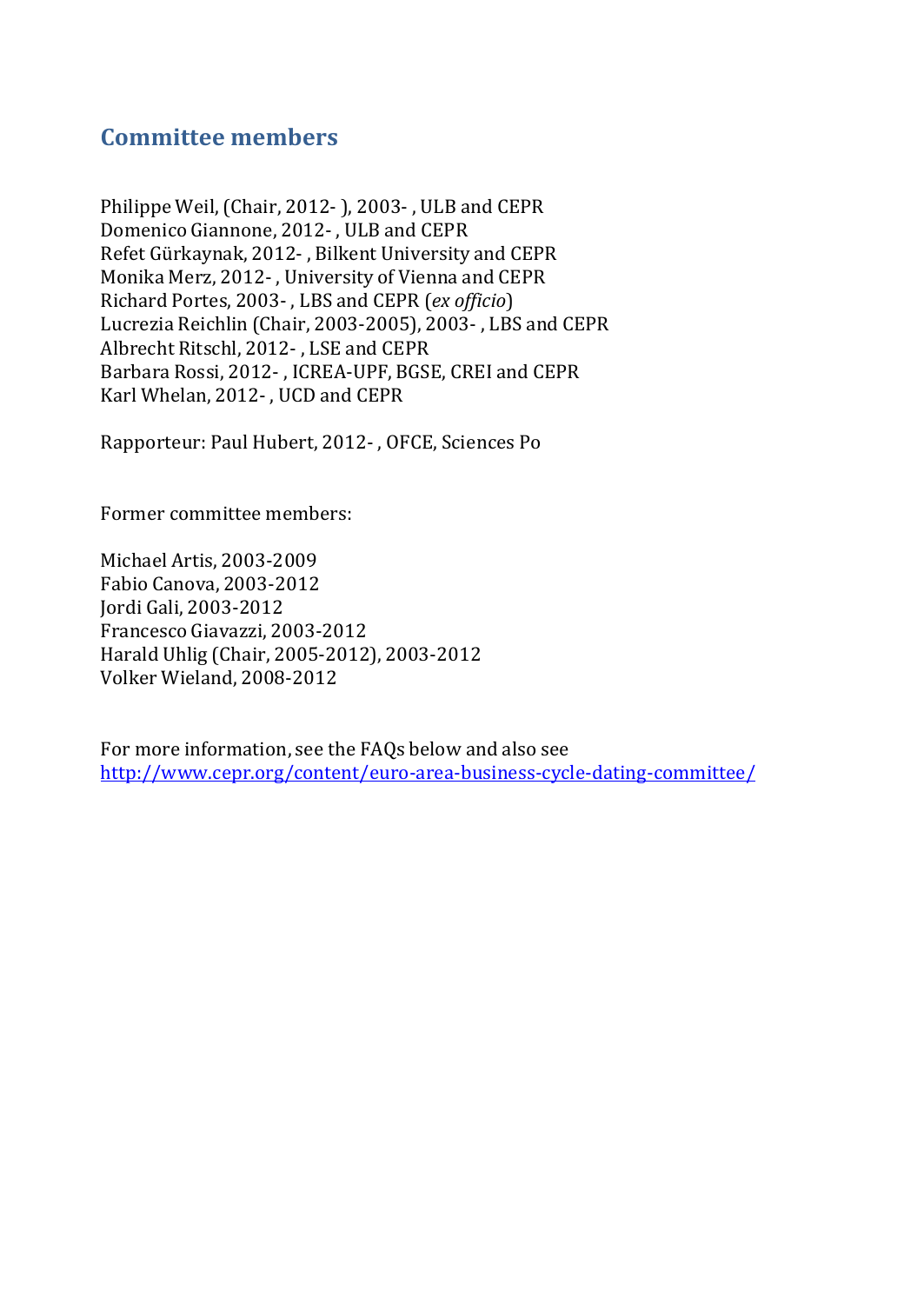## **Frequently Asked Questions[1](#page-4-0)**

Q: The financial press often states the definition of a recession as two consecutive quarters of decline in real GDP. How does that relate to your recession dating procedure?

A: Most of the recessions identified by the Committee's procedures consist of two or more quarters of declining real GDP, but declining real GDP is not the only indicator used. As an example, the Committee has identified the period from the first quarter in 1980 to the third quarter in 1982 as a recession, despite the fact that real GDP was growing in some quarters during that episode and that real GDP was higher at the end of the recession than at the beginning. As another example, the Committee did not declare a recession for 2001 or 2003, even though the data at the time appeared to show a decline in economic activity (though not for two quarters). Subsequent data revisions have erased these declines.

#### Q: Why doesn't the Committee accept the two-quarter definition?

A: The Committee's procedure for identifying turning points differs from the twoquarter rule in a number of ways. First, we do not identify economic activity solely with real GDP, but use a range of indicators, notably employment. Second, we consider the depth of the decline in economic activity. Recall that our definition includes the phrase, "a significant decline in activity."

#### Q: Isn't a recession a period of diminished economic activity?

A. It's more accurate to say that a recession - in the way we use the word - is a period of diminishing activity rather than diminished activity. We identify a quarter P when the economy reached a peak of activity and a later quarter T>P when the economy reached a trough. The quarters  $P+1$  to T (with  $P+1$  and T included) constitute a recession, a period when economic activity is contracting. The following period is an expansion.

#### Q: How long does the Committee expect the recession to last?

A: The Committee does not forecast.

 $\overline{a}$ 

Q: Does the Committee follow the NBER Business Cycle Dating Committee in its deliberations?

A: While the CEPR Euro Area Business Cycle Dating Committee has been conceived to operate in a manner similar to the NBER Business Cycle Dating Committee, its

<span id="page-4-0"></span> $^{\rm 1}$  These FAQs have been in part adapted from the NBER document.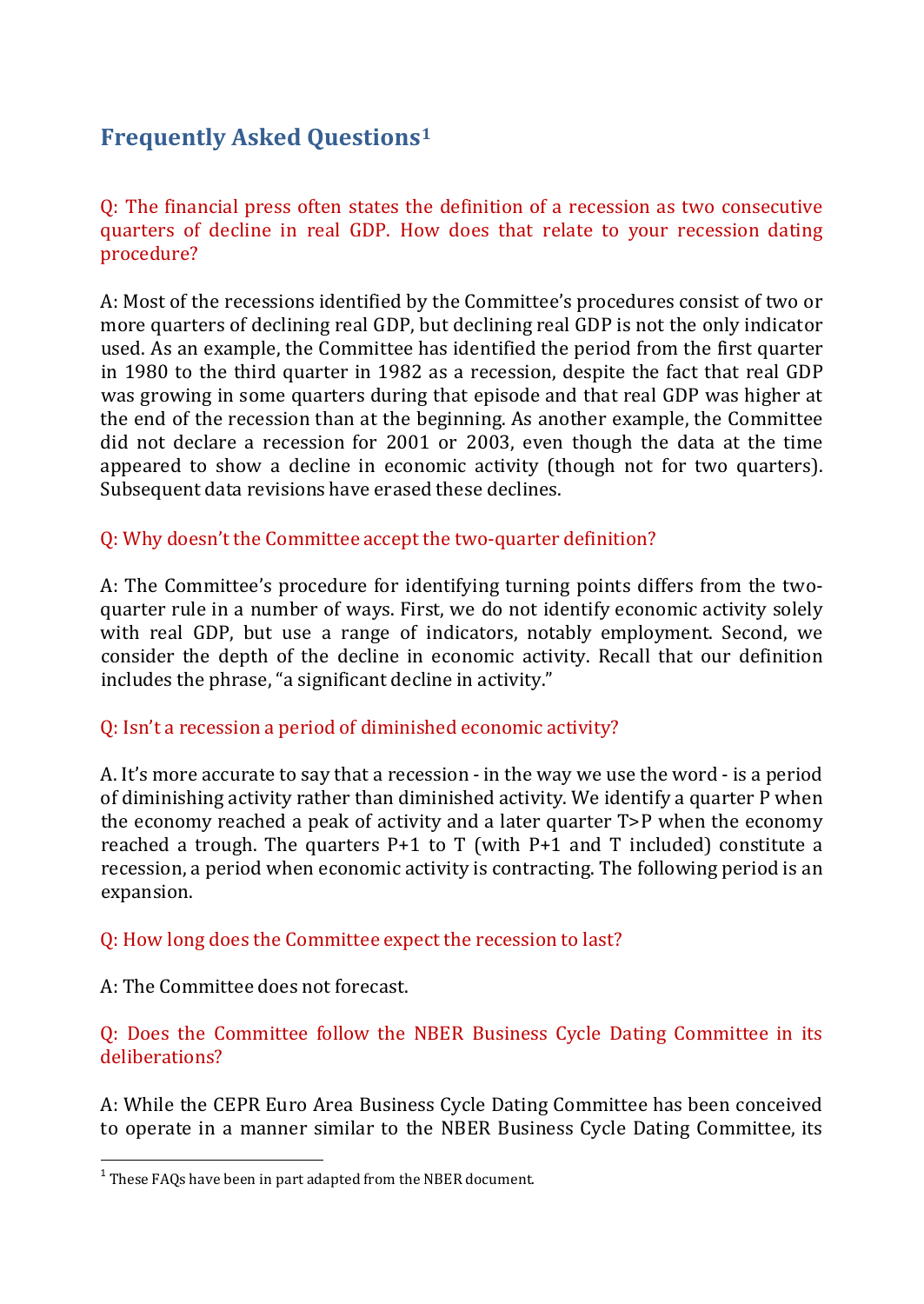deliberations and timing of announcements are independent.

#### Q: How is the Committee's membership determined?

A: The President of CEPR appoints new members after consultation with the Chair of the Business Cycle Dating Committee and the Research Director of CEPR. The President and the Research Director are *ex officio* members of the Committee.

#### Q: Does the Committee date recessions for individual countries in the euro area?

A: No, the sole objective of the Committee is to date recessions for the euro area as a whole.

#### Q: Is it possible that the EU area is in a recession while some of the individual countries are not?

A: The Committee wants to ensure that its characterization of Euro-area economic activity (which is its sole objective) is not affected by rising heterogeneity in the Euro-area. Adopting a dating criterion that refers solely to aggregate Euro-area economic activity achieves this objective most transparently. Note that since October 2012 the Committee has dropped its requirement that peaks or troughs mark turning points in economic activity in *most* countries of the euro area. The rationale for this definitional change is explained in detail in a [methodological](http://www.cepr.org/Data/Dating/Dating-Methodology-Nov-2012.pdf) note. It is thus possible that the euro area is in a recession while some of the individual countries are not, and that the business cycle dates differ for the Euro-area and for individual countries. For instance, 2011Q3 is a peak in the Euro-area as a whole, but not for Germany. A detailed analysis of heterogeneity in individual countries' business cycles is included in the Committee's releases since its creation.

#### Q: When does the Committee meet? When does it release its findings?

A: The Committee meets when it feels that data developments warrant examining whether there has been a turnaround in economic activity. Since October 2013, the Committee releases its findings *after each meeting* – whether or not it has decided to date a trough or a peak. Previously, it did so only after meetings that did date a turnaround. The rationale for this change is that the Committee feels that the decision not to date is as informative as a decision to date. See, for instance, the [October 2013](http://www.cepr.org/PRESS/Dating-Committee-Findings-19-October-2013.pdf) or [June 2014](http://www.cepr.org/PRESS/Dating-Committee-Findings-16-June-2014.pdf) findings of the Committee.

For more frequently asked questions and their answers, see <http://www.cepr.org/content/business-cycle-dating-committee-faqs>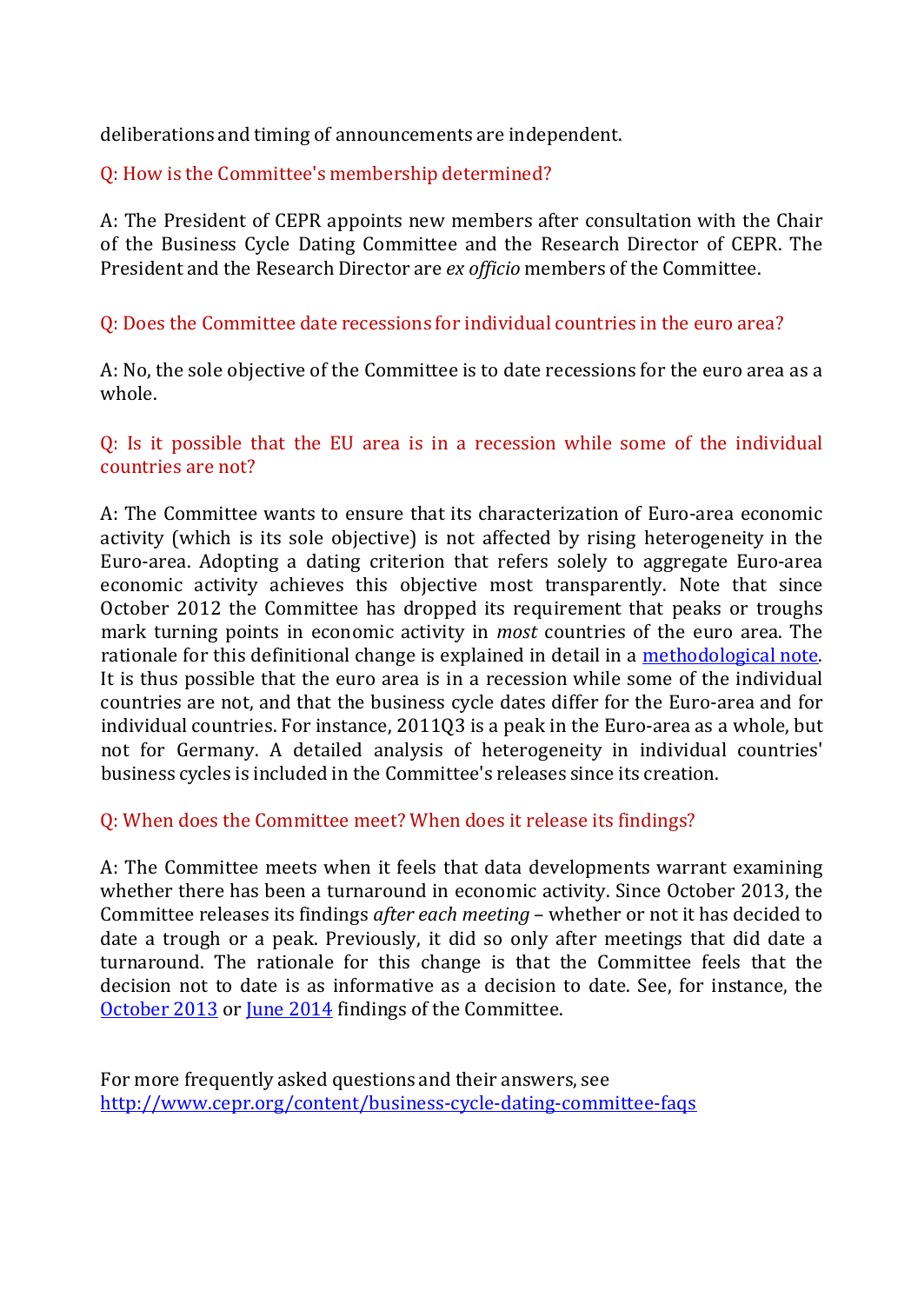# **Data Appendix**

Data source: Eurostat ( [http://epp.eurostat.ec.europa.eu\)](http://epp.eurostat.ec.europa.eu/)